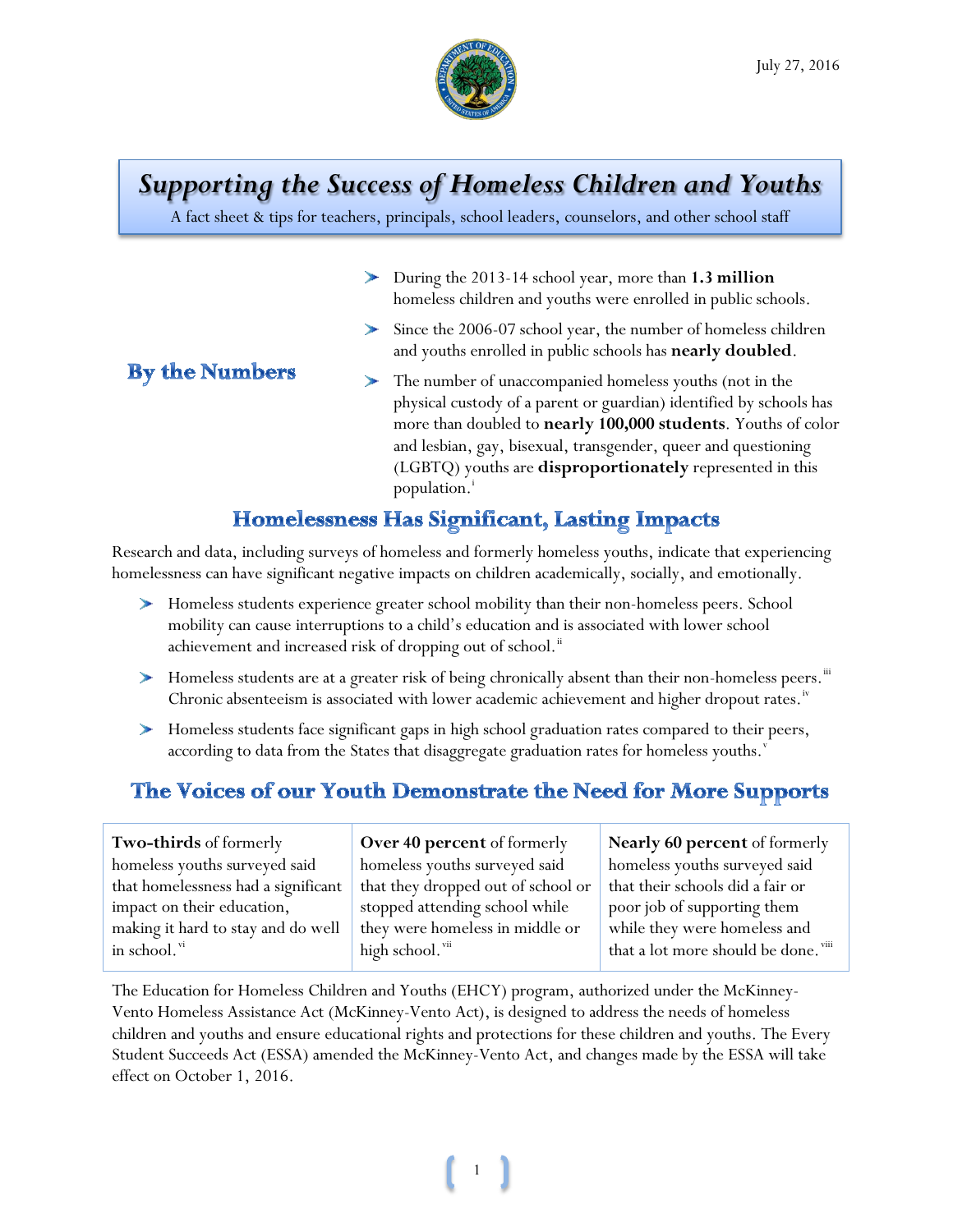

### **Rights of Homeless Children and Youth**

**Who is considered homeless?** Under the McKinney-Vento Act, the term "homeless children and youths" means individuals who lack a fixed, regular, and adequate nighttime residence and includes children and youths:

- who are sharing the housing of others due to loss of housing, economic hardship, or a similar reason; are living in motels, hotels, trailer parks, or camping grounds due to the lack of alternative adequate accommodations; are living in emergency or transitional shelters; or are abandoned in hospitals;
- who have a primary nighttime residence that is a public or private place not designed for or ordinarily used as a regular sleeping accommodation for human beings;
- who are living in cars, parks, public spaces, abandoned buildings, substandard housing, bus or train stations, or similar settings; and
- $\triangleright$  who are migratory children who live in one of the above circumstances.<sup>[ix](#page-3-8)</sup>

**What protections does the McKinney-Vento Act require for homeless children and youths?** Under the McKinney-Vento Act, State educational agencies (SEAs) and local educational agencies (LEAs) must review and revise policies and procedures to remove barriers to a high-quality education for homeless children and youths.

- Every SEA must have an Office of the State Coordinator to oversee implementation of the Act, and every LEA must designate a local liaison able to carry out their duties to ensure that homeless students are identified and have a full and equal opportunity to succeed in school.
- The McKinney-Vento Act also requires that:
	- o homeless students who move have the right to remain in their schools of origin (i.e., the school the student attended when permanently housed or in which the student was last enrolled, which includes preschools) if that is in the student's best interest;
	- o if it is in the student's best interest to change schools, homeless students must be immediately enrolled in a new school, even if they do not have the records normally required for enrollment;
	- o transportation must be provided to or from a student's school of origin, at the request of a parent, guardian, or, in the case of an unaccompanied youth, the local liaison;
	- o homeless students must have access to all programs and services for which they are eligible, including special education services, preschool, school nutrition programs, language assistance for English learners, career and technical education, gifted and talented programs, magnet schools, charter schools, summer learning, online learning, and beforeand after-school care;
	- o unaccompanied youths must be accorded specific protections, including immediate enrollment in school without proof of guardianship; and
	- o parents, guardians, and unaccompanied youths have the right to dispute an eligibility, school selection, or enrollment decision.

2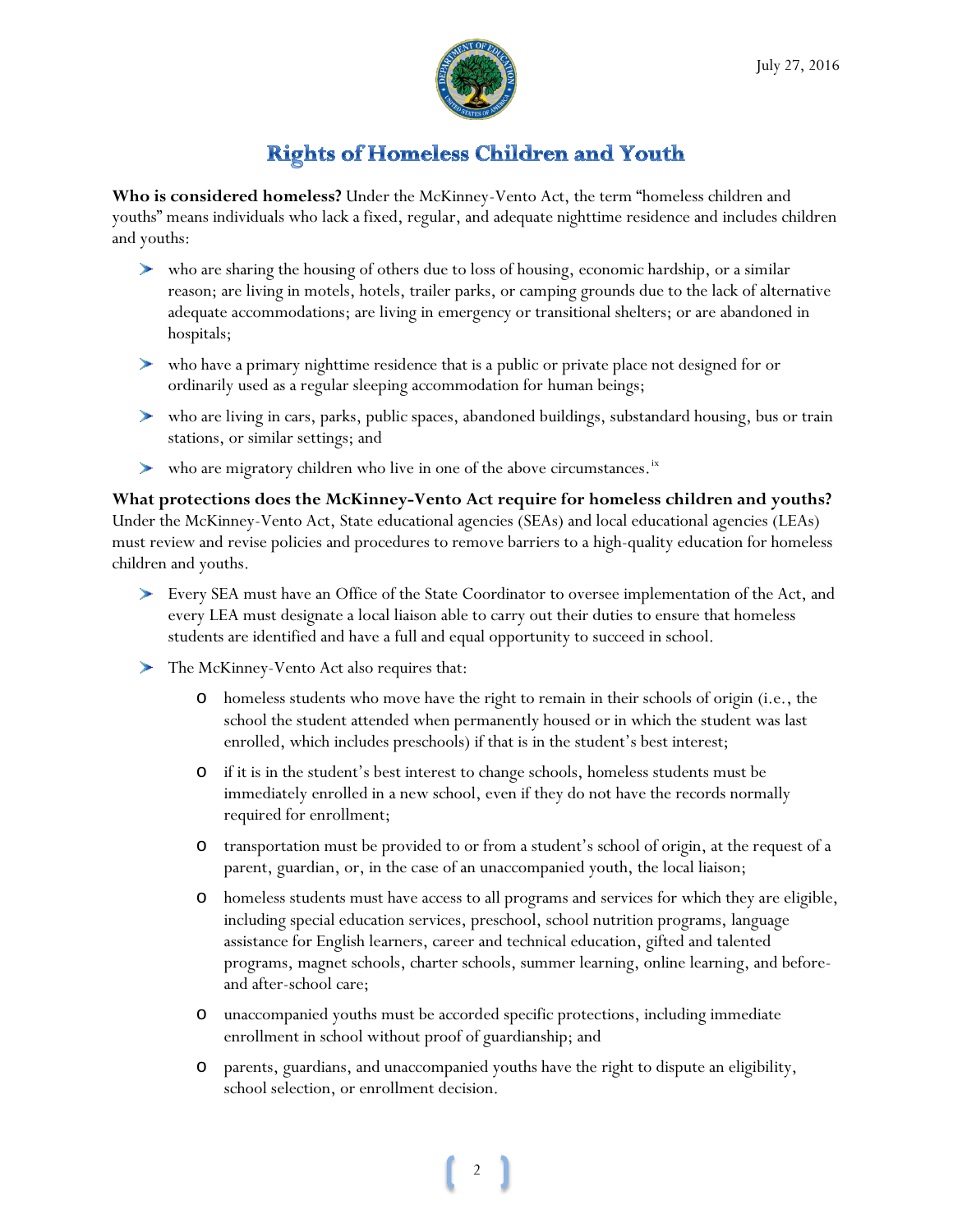

# *Tips for Supporting Homeless Children and Youths*

#### *All school staff have the opportunity and the charge to support homeless students and families.*

While every LEA must have a McKinney-Vento liaison, the number of homeless students and the scope of their needs may be challenging for just one person to address. That is what makes the role of teachers (including early childhood educators), school leaders, counselors, and other staff so critical. Though homeless children and youths may face great challenges, a caring adult who can ensure that a student's rights are upheld and can connect him or her to other supports can make a world of difference. Below are tips for how to help homeless students in your school or district.

- **Create a welcoming climate and build trust with all students.** Many homeless students hesitate to identify themselves as homeless due to shame, fear of stigma, and concern about possible consequences of this identification. By not being identified, however, these students miss out on critical supports. Building a safe and supportive environment in your school or classroom can benefit all students and alleviate these concerns for homeless students.
- **Help to identify and support homeless students.** While it is important to avoid jumping to conclusions about students due to their appearance or performance, there are often warning signs that a child or youth is experiencing homelessness. For example, a child may fall asleep repeatedly in class, wear the same clothes multiple days in a row, have poor hygiene, fail to complete homework, or be regularly late or absent. Instead of punishing a student for these behaviors, it would be beneficial to get to the root cause and find out what supports you may be able to provide.
- **Be sensitive and understanding.** Many homeless youths experience trauma even before they become homeless, and the experience of homelessness can expose youths to violence, abuse, trafficking, and other [traumatic experiences](http://center.serve.org/nche/ibt/trafficking.php) (including hunger and illness). Teachers and other school staff who deal directly with children should always employ sensitivity and understanding in conversations with homeless students. School leaders can help by ensuring that all staff members are trained in trauma-informed care.
- **Ensure that school and classroom policies and procedures, such as disciplinary policies, are fair to homeless students and do not negatively impact them because of their homelessness**. Consider providing extra time or other accommodations for homeless students on homework and projects, or extra resources that may be needed, such as access to printers, computers, and school supplies. Review attendance policies to ensure that they do not disproportionately punish homeless students, who may face difficulty arriving on time to school.
- **Learn more about the McKinney-Vento Act and connect with your local liaison.** Read the U.S. Department of Education's (ED) [updated EHCY program guidance,](http://www2.ed.gov/policy/elsec/leg/essa/index.html) visit your SEA website for a list of McKinney-Vento liaisons and their contact information, and help homeless students and parents know about their rights.<sup>[x](#page-3-9)</sup>
- **Connect homeless students and families to services and housing assistance in your community, including through non-profit and faith-based organizations**. For more information and resources on homeless students, please call the National Center for Homeless Education helpline toll-free at (800) 308-2145 or visit their [website,](http://center.serve.org/nche/) the ED homeless initiatives [webpage,](https://www2.ed.gov/about/inits/ed/supporting-homeless-students/index.html) or the U.S. Department of Housing and Urban Development's education [webpage.](https://www.hudexchange.info/homelessness-assistance/resources-for-homeless-youth/housing-and-education-cross-systems-collaboration/)